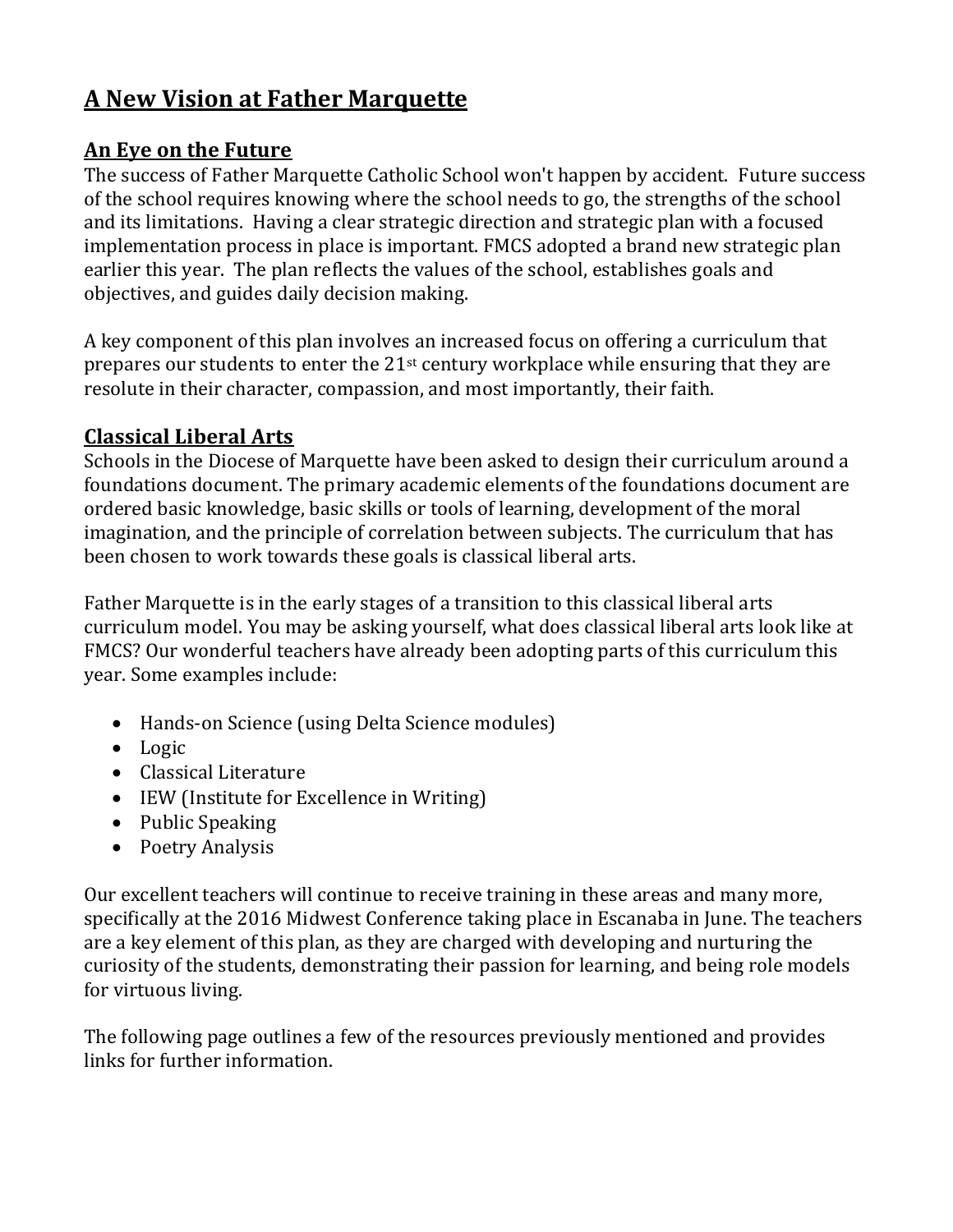

## **Delta Science Modules**

We recently purchased two Delta Science kits for the 4<sup>th</sup> and 6th graders (Magnets, Flight and Rocketry). These are kits that allow students to learn about science via hands-on activities and readings from that particular content area. Plans are currently in place to expand our offerings for grades 1-3 and 5- 8 for the 2016-2017 school year. We are currently considering kits in the areas of Electrical Circuits, Soil Science, Force and Motion, Pollution, Electromagnetism, and DNA / Genes, to name a few. For more information visit:

**[http://www.deltaeducation.com/stem-solutions/delta](http://www.deltaeducation.com/stem-solutions/delta-science-modules)[science-modules](http://www.deltaeducation.com/stem-solutions/delta-science-modules)**

## **Classical Literature**

Over the past few months, we have been adding plenty of classical literature to our  $5<sup>th</sup>$  and  $6<sup>th</sup>$  grade classrooms. Books such as *King Arthur, Robin Hood, Swiss Family Robinson, and Where the Red Fern Grows*. We are currently exploring options for grades 3-4 and 7-8 for the 2016-2017 school year.





#### **Religion**

This year we adopted a new religion textbook series: Faith and Life from St. Ignatius Press. The students each receive their own activity book that corresponds with their textbook. Our younger students (pre-K and K) have been using a series called Image of God – Who Am I? These resources have been an excellent addition to our religion curriculum as we help our students grow in their faith.

For more information visit: **<http://www.ignatius.com/promotions/faithandlife/>**

#### **Writing**

Miss Wayland (3rd-4th) and Mrs. Flynn (5th-6th) have been piloting a program called Institute for Excellence in Writing (IEW) with our 4th and 5th graders. This program is widely used across the diocese and will play a key role in helping our students become better listeners, speakers, thinkers, and readers. We will be looking to expand this program even further next year.

For more information visit: **<http://www.iew.com/>**